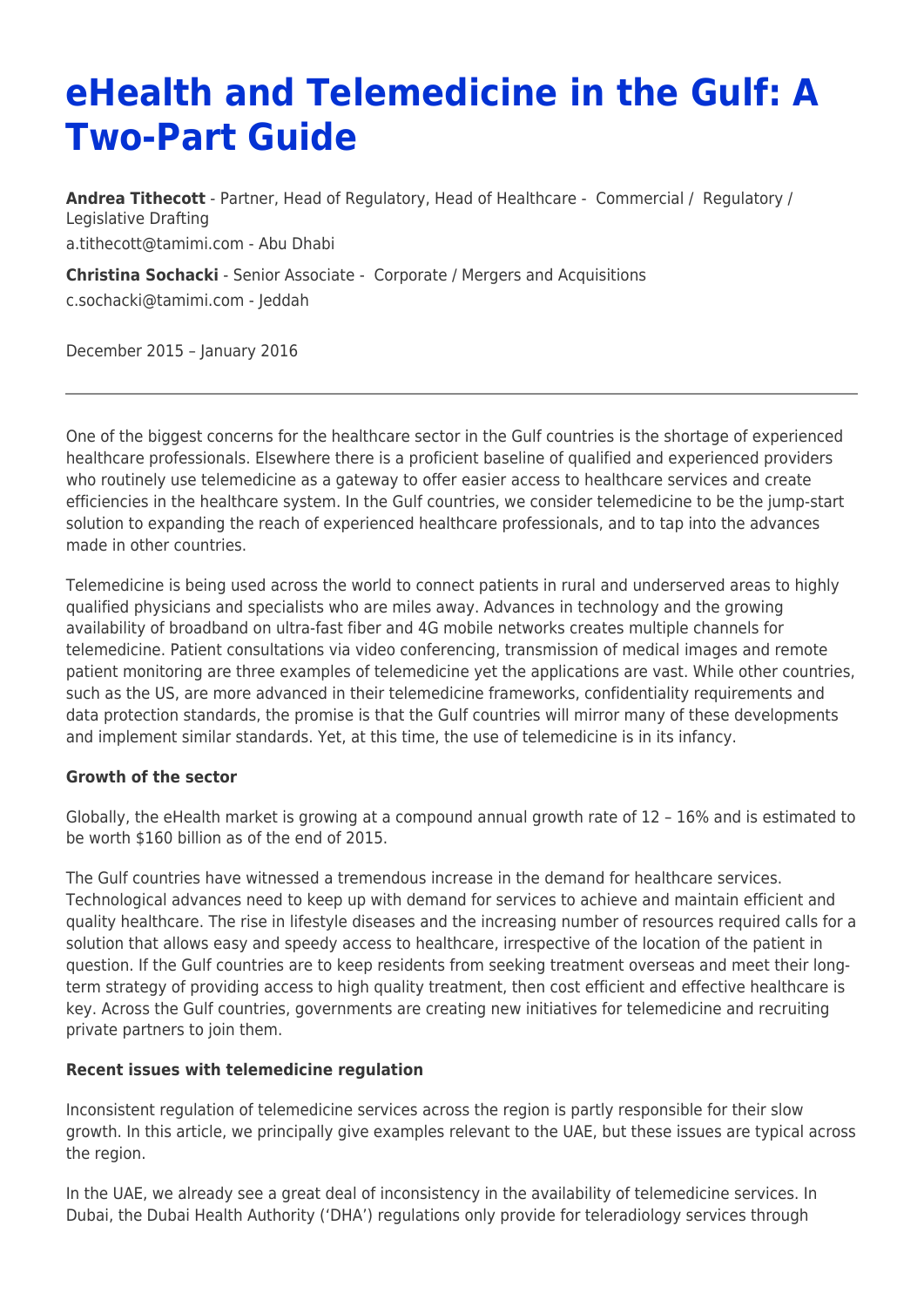telemedicine-approved facilities. Several already operate under these regulations. In Abu Dhabi, the Health Authority – Abu Dhabi ('HAAD') regulations provide a framework for a wider range of telemedicine services under defined minimum standards and a specific telemedicine facility licence. One limitation is that telemedicine providers cannot prescribe medications. Patients must still attend an in-person consultation if the outcome of the telemedicine consultation is a treatment plan that could require prescription medication. The following focuses on aspects currently topical in the UAE but the theme is equally applicable to other countries in the region:

## **Outsourcing diagnostic imaging services – teleradiology**

In Dubai, prior approval from the DHA is required to perform teleradiology services. Teleradiology is defined in the DHA imaging regulation ('Imaging Regulation') as the 'transmission of diagnostic images and the related data from one location to another for the purposes of interpretation and/or consultation.' The difficulty insofar as telemedicine is concerned is that the teleradiology transmitting site is required to meet the full diagnostic imaging facility requirements to include at least one full-time radiologist, one radiographer and a system manager with an informatics certification. Additionally, the teleradiology receiving site must employ teleradiology-certified radiologists licensed in the country where the service is provided.

The Imaging Regulation further details that both sites should hire information technologists and technicians who will be responsible for the computer systems and infrastructure. The qualifications of the personnel in the receiving site should be identical to those of the transmitting site. This doubling-up of the personnel required to provide the service does not make the service particularly cost efficient for the local licensed facility.

### **Diagnostic imaging healthcare professionals**

Diagnostic imaging professions must hold a licence in order to work in the UAE. The healthcare professional licensing requirements are designated in the Healthcare Professionals Qualification Requirements 2014 ('PQR'). The PQR does not identify a special telehealth-related licence that must be obtained by physicians intending to practise in such areas. Any licensing requirements for telehealthrelated activities are the standard requirements for the corresponding scope of the practice. For example, a physician with a radiology specialty would be required for radiology services.

# **Diagnostic imaging facility staffing**

The availability of appropriate and sufficient numbers of healthcare professionals on duty to plan, supervise and perform the diagnostic imaging procedures is required at the local facility. The Imaging Regulation denotes the minimum staffing requirements for various types of facilities. The law currently does not permit a relaxation of staffing requirements at the local facility after services have been outsourced via a telemedicine arrangement. Accordingly, it is necessary for the local facility to make an application to the local health authority for approval of the use of teleradiology services and to specifically lay out the justification for the number and qualifications of healthcare professionals chosen to plan, supervise, and perform the procedures at the transmitting site.

# **Diagnostic imaging facility licensing**

Prior to establishing a healthcare facility in the UAE two licences are needed – a commercial licence and a facility licence – both with different requirements. A licence for a healthcare facility will not be granted without approval from the DHA. Further, a commercial licence must also be obtained. In order to obtain a commercial licence for a diagnostic imaging facility, certain structural, staffing, and other requirements must be met. No specific variation of the specified staffing requirements is currently catered for under existing laws, such that, should a facility wish to cut back on staffing in order to outsource services under a telemedicine arrangement, this can only be accomplished with the approval of the local health authority.